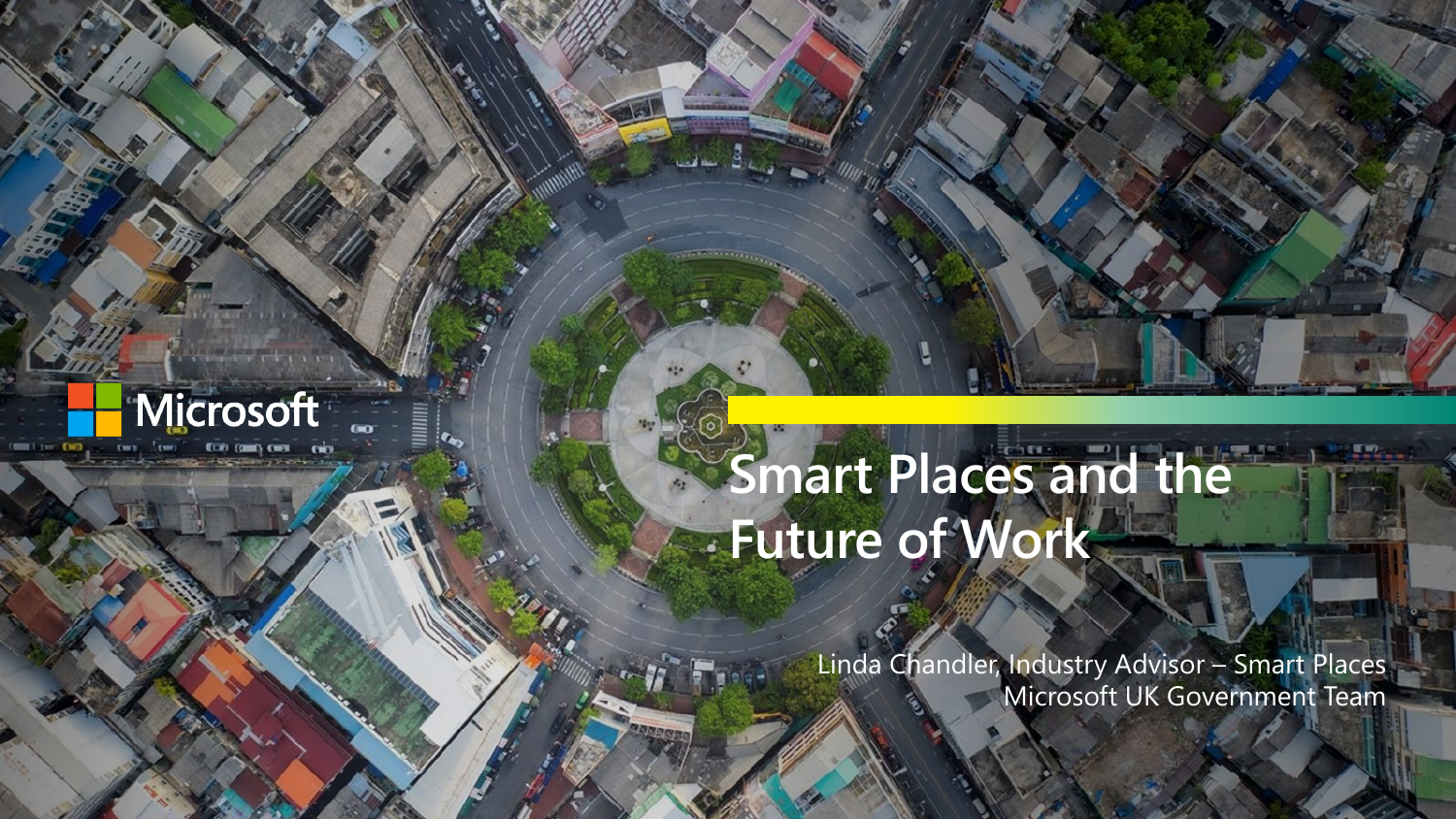### **Journey to the Future of Work**

- In 2010 Microsoft publishes 'The Hybrid Organisation' to look at the archetypal organization of the future
- In 2011 Microsoft joins the 'Anywhere Working Consortium' championed by UK Government
- In the run up to the London 2012 Olympics, Microsoft publishes 'The Anywhere Working City'

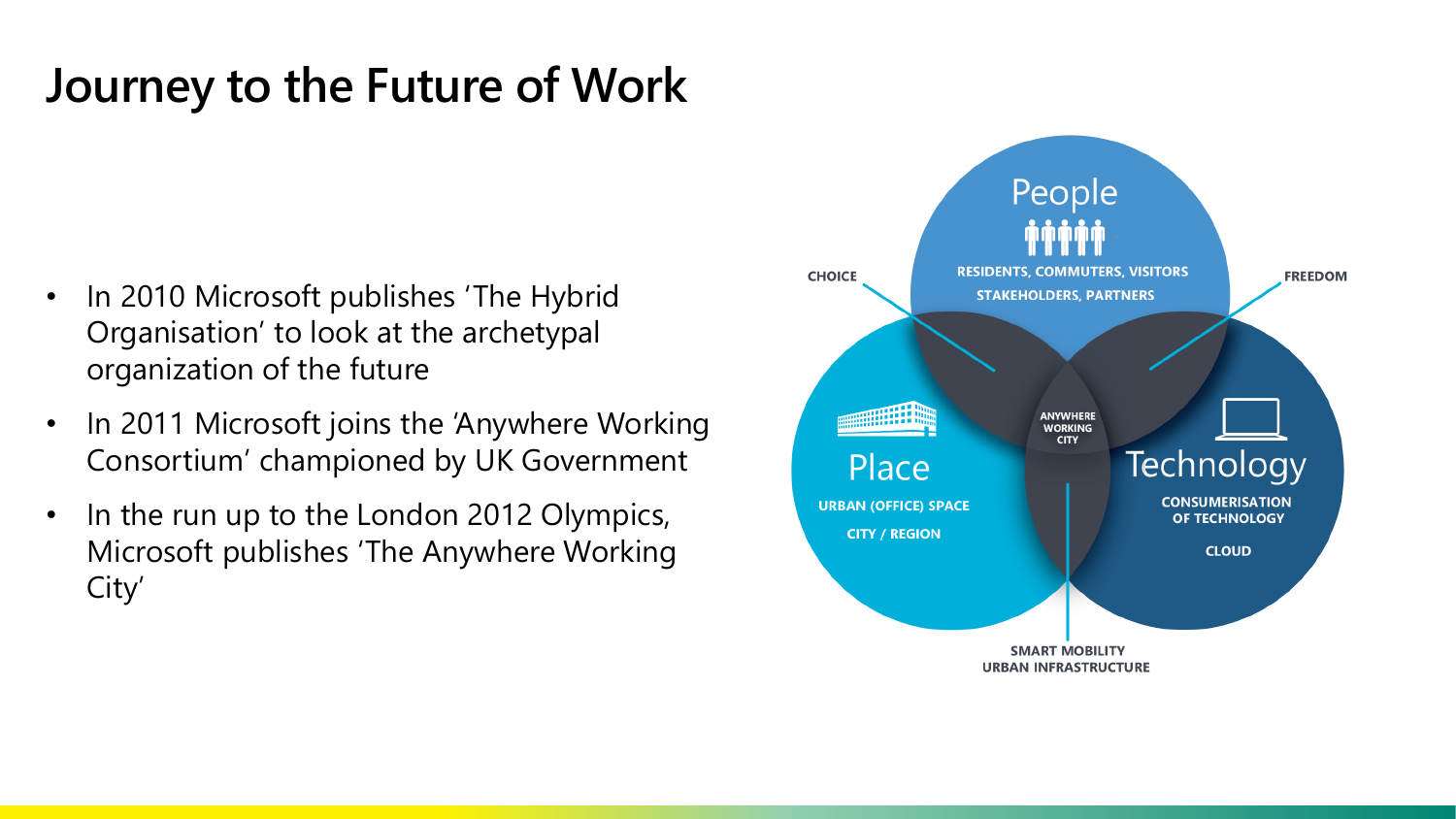## **THE FUTURE IS.. FLUID?**



**INTERFEREE**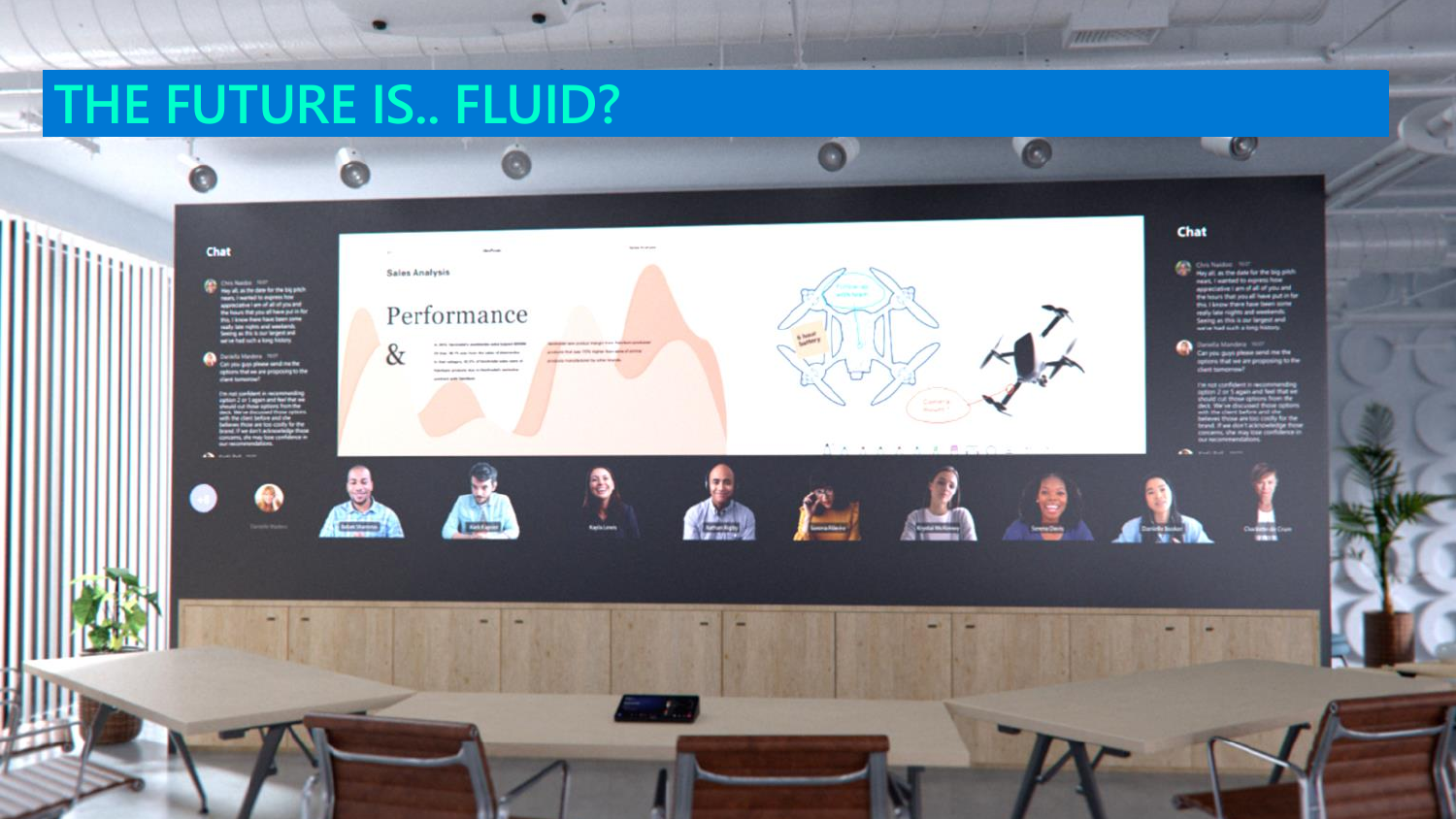### **Hybrid paradox**



**73% want flexible remote options to stay**



**67%**

**want more in-person work or collaboration post pandemic**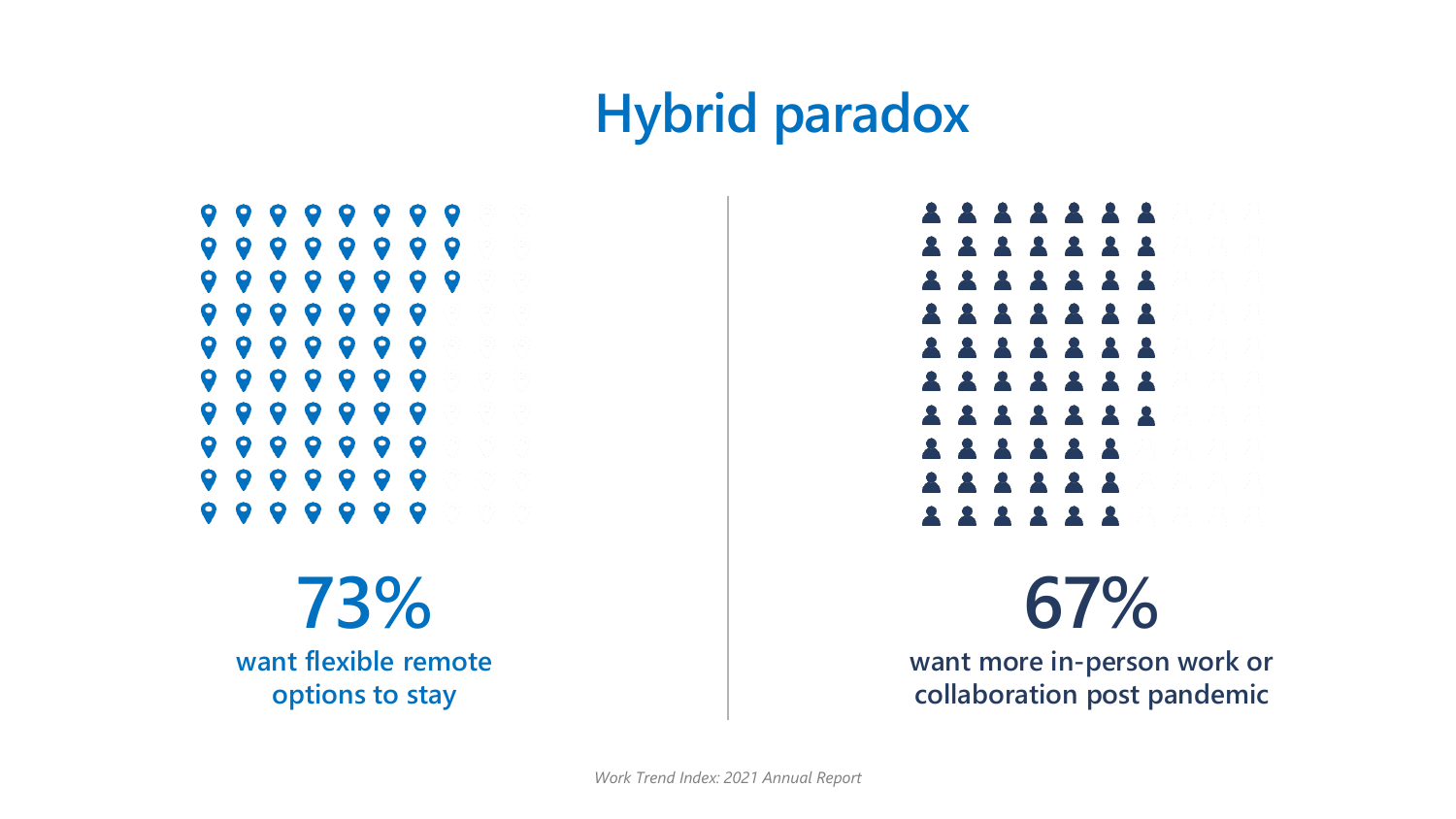## **The Anywhere Working City**









#### **Beyond the Smart City**

A community that embraces 'transport architecture'

#### **The Third Space**

The possibilities of working near to home and everywhere in between.

#### **100 Mile City**

Regional economic enablement emanating from a city's Central Business District

#### **Evolution vs Revolution**

Green field vs established towns and communities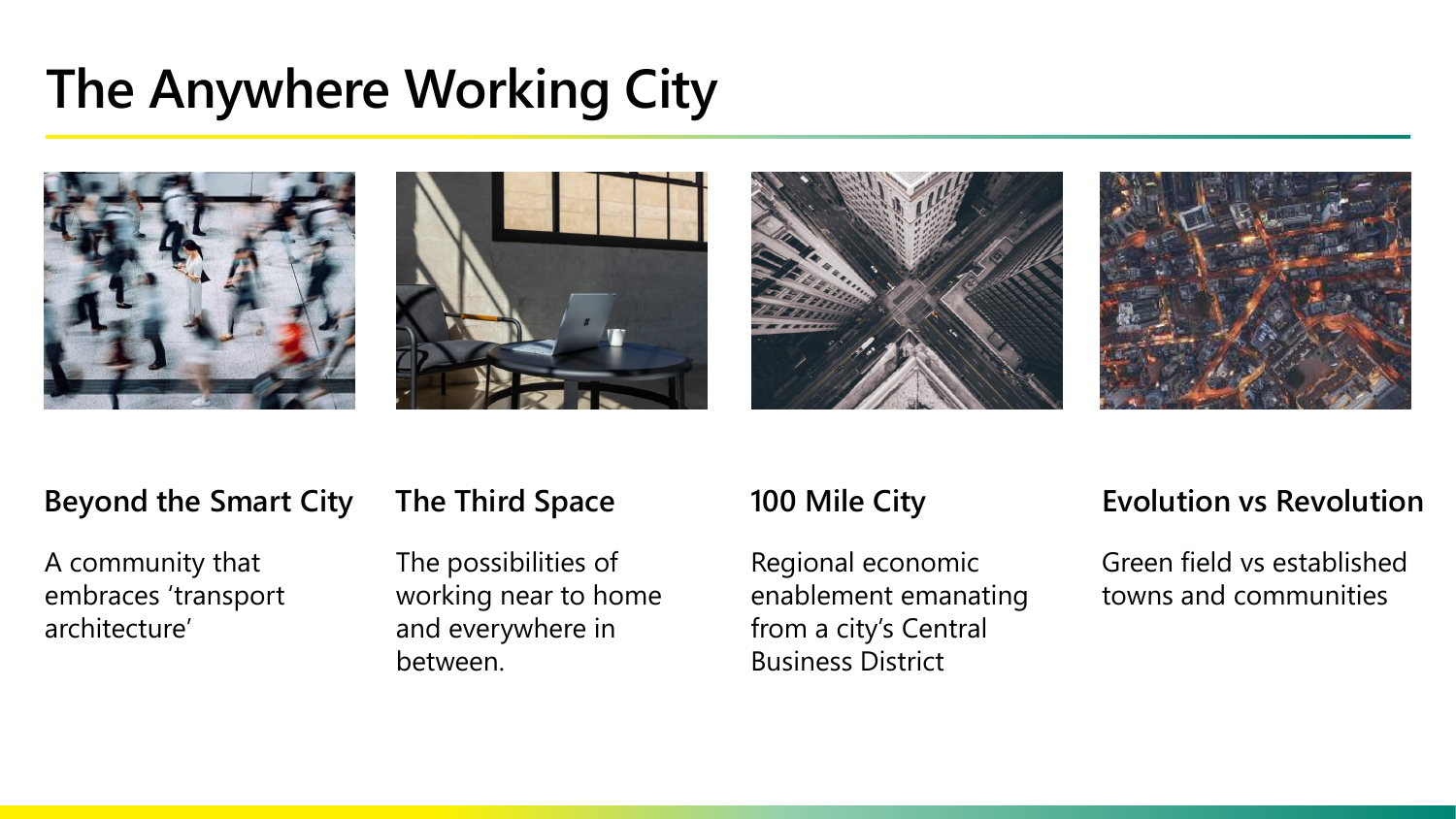

# **15-Minute City**

- A vision for a new urban model created by Prof Carlos Moreno
- Defining a new relationship between space and time
- To have an economical, ecological and socially positive impact in having a city that is viable, equitable and liveable
- A neighbourhood based on 6 urban functions within a 15-minute sustainable journey
- Work near to home echoes elements of the Garden City model – a spatial strategy from over a century ago